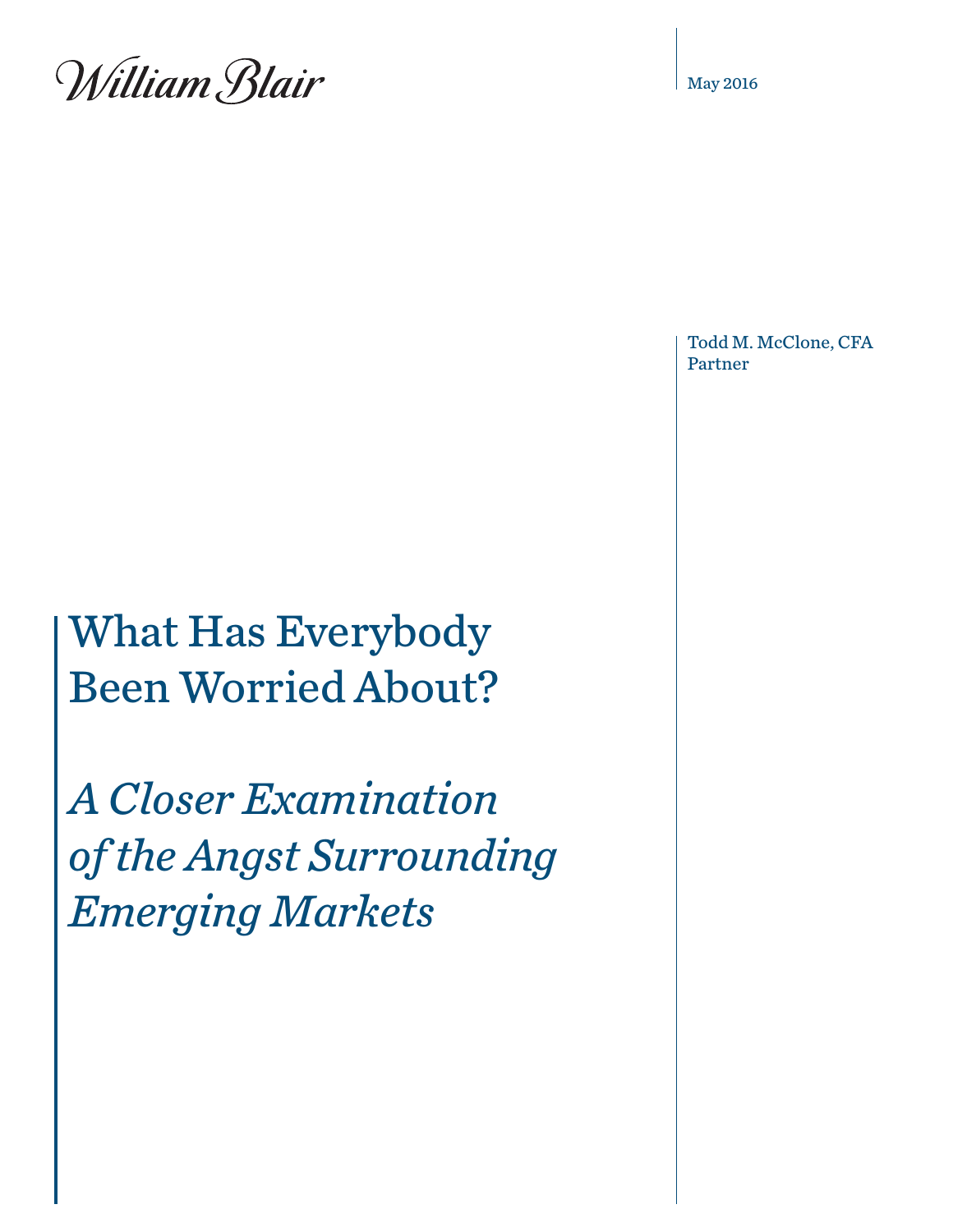Despite recent signs of improvement, investor sentiment about emerging markets has been fundamentally depressed over the past year. Relative to their historical positioning, global institutional investors maintained a significant underweight to emerging market equities in 2015, and have also done so thus far in 2016, according to Bank of America Merrill Lynch. Driving the asset class's underperformance are a number of key concerns: disappointing economic growth in emerging market countries, the potential impact of U.S. interest-rate hikes and a stronger U.S. dollar (USD), fears of a hard landing and currency devaluation in China, and the collapse of the commodity complex, to name just a few. While these situations pose real threats to emerging markets (and to the world), we believe a closer examination of them can help alleviate some of the angst surrounding the asset class.

## Disappointing Economic Growth in Emerging Market Countries

The once-strong economic growth engine in emerging markets seems to have run out of steam in recent years. Gross domestic product (GDP) growth in emerging markets has declined not only on an absolute basis, but more importantly, relative to developed markets (fig 1).

This is important because research shows relative GDP growth rates are a key factor in determining outperformance of emerging versus developed markets. We therefore expect greater differentiation in emerging market performance as a reflection of the dispersion in economic performance between manufacturing-led and commodity-led economies. The former have remained stable and the latter have collapsed, bearing the brunt of the slowdown in emerging markets relative to developed markets.



Fig. 1: Real GDP Growth, Emerging Versus Developed Markets

Source: William Blair, Emerging Advisors Group, as of December 2015. GDP is real, year-over-year, and mid-weighted.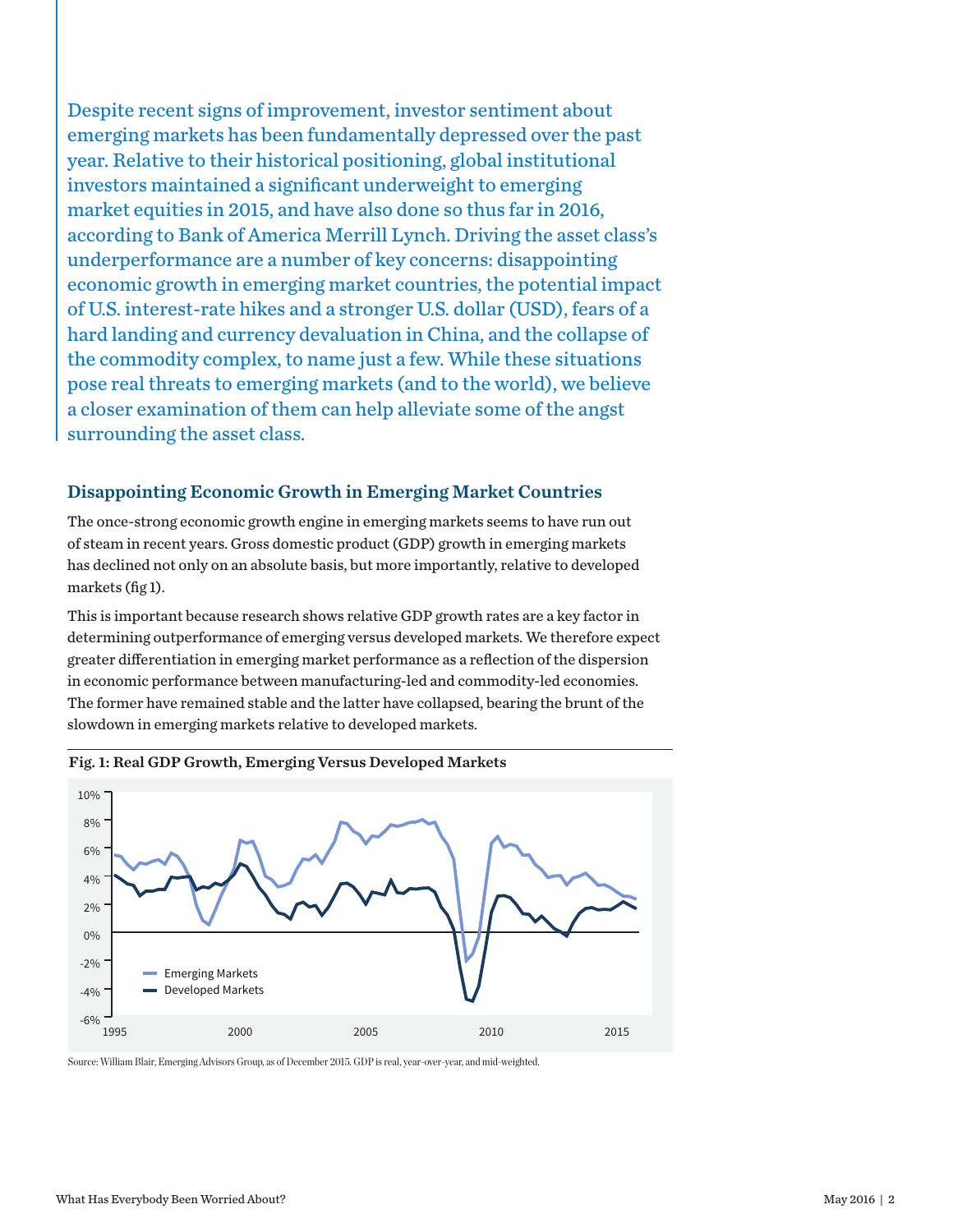## The Potential Impact of U.S. Interest-Rate Hikes and a Stronger USD

Concerns about the liftoff of U.S. interest rates by the Federal Reserve (Fed) and the evolution of the USD have weighed on performance in emerging markets over the past few years.

Despite investor concern, an analysis of historical Fed tightening cycles since 1969 shows that emerging markets have outperformed developed markets during most such cycles. The only exceptions occurred when tightening cycles were considered "violent"—that is, the rate increases came sooner than the market anticipated or were stronger than the market anticipated, or both.

We believe the current Fed rate-hike cycle is likely to be in the "benign" category. First, the Fed has painstakingly communicated a slow and gradual pace of rate hikes. Second, concerns about GDP growth in the United States and abroad, global deflationary pressures, and relatively tame wage growth in the United States will, in our view, limit the Fed's actions. In particular, inflation is currently well below the Fed's target of 2%, and inflation expectations are below levels at which the Fed has actually implemented easing policies (multiple rounds of quantitative easing, or QE) in the past (fig. 2).



While the trajectory of Fed rate hikes is key to the performance of emerging market equities, the level of U.S. rates is also important as it directly impacts emerging debt markets, and through them, emerging market equities. Today, emerging debt markets are larger than ever before, and foreign funds have become significant players as large sums have flown into emerging markets as a result of a global search for yield following the collapse of interest rates in the wake of the global financial crisis. As a result, foreign outflows can have an outsized effect on emerging debt markets, affecting emerging market interest rates and currencies, as was the case during the summer 2013 "taper tantrum." Therefore, we believe it is important to monitor emerging market debt flows to assess potential risks to emerging market equities.

In regard to investor fears of further USD appreciation after Fed liftoff, history shows that in the majority of tightening cycles the USD has rallied into the first interest-rate hike then sold off in a classic "buy the rumor and sell the fact" type of investor behavior. We believe the bulk of the USD rally is behind us and the current trajectory of the USD since the Fed increased interest rates in December 2015 seems consistent with previous episodes.

Source: William Blair, Bloomberg, Evercore Research as of March 2016.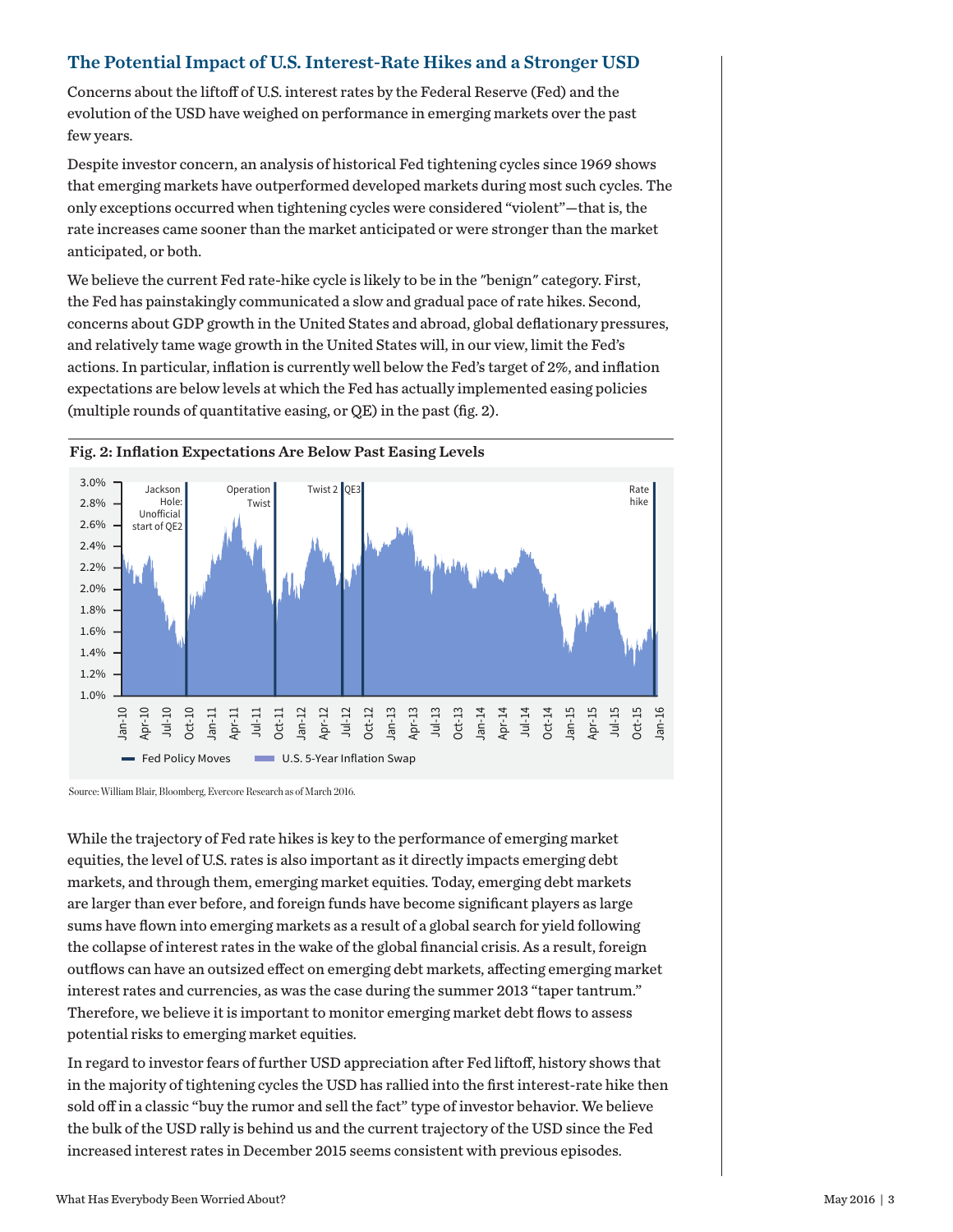## China Fears: Hard Landing, Currency Devaluation and More

Fears of a hard landing in China as the country transitions from an investment-led economy to consumer-led economy have been a persistent drag on investor sentiment toward emerging markets. Successive policy missteps and a lack of transparency have undermined market confidence in the Chinese government's ability to successfully conduct this transition.

In our view, the transition to a more sustainable economic growth model is necessary. Over the past decade, China has experienced an investment boom, which has in turn fueled a commodity super-cycle. At almost 45%, investment as a percentage of GDP in China has reached levels never before witnessed during any modern country's development (fig. 3), and it seems poised to contract as the efficacy of additional borrowing on economic growth is decreasing. The concern is that China could follow the same path as other countries that experienced similar development models, such as Japan or Korea. In those countries, GDP growth collapsed in the 10 years after investment as a percentage of GDP peaked.

#### Fig. 3: Investment as a Percentage of GDP is at Historical Highs



Source: William Blair, Credit Suisse, Bloomberg as of December 2014.

However, the picture is not so dark, in our view. The largest parts of the economy (the service- and consumer-related sectors) are strong (fig. 4) while the weaker parts are showing signs of stabilization. In addition, the much-feared residential property market has been on a path to recovery for several months, responding well to stimulus measures taken late in 2014 and early 2015. So while there are indeed serious challenges associated with the economic transition, we believe it is important not to ignore the progress made, as well as the government's commitment to support the economy and the room it has to maneuver.





Source: William Blair, Goldman Sachs Global Investment Research as of June 2015. New China includes GICS Sectors Healthcare and Information Technology and GICS sub-industries Education, Publishing, Advertising, Movies & Entertainment, Travel & Leisure, Internet Retail, Environmental Services, and Renewable Electricity.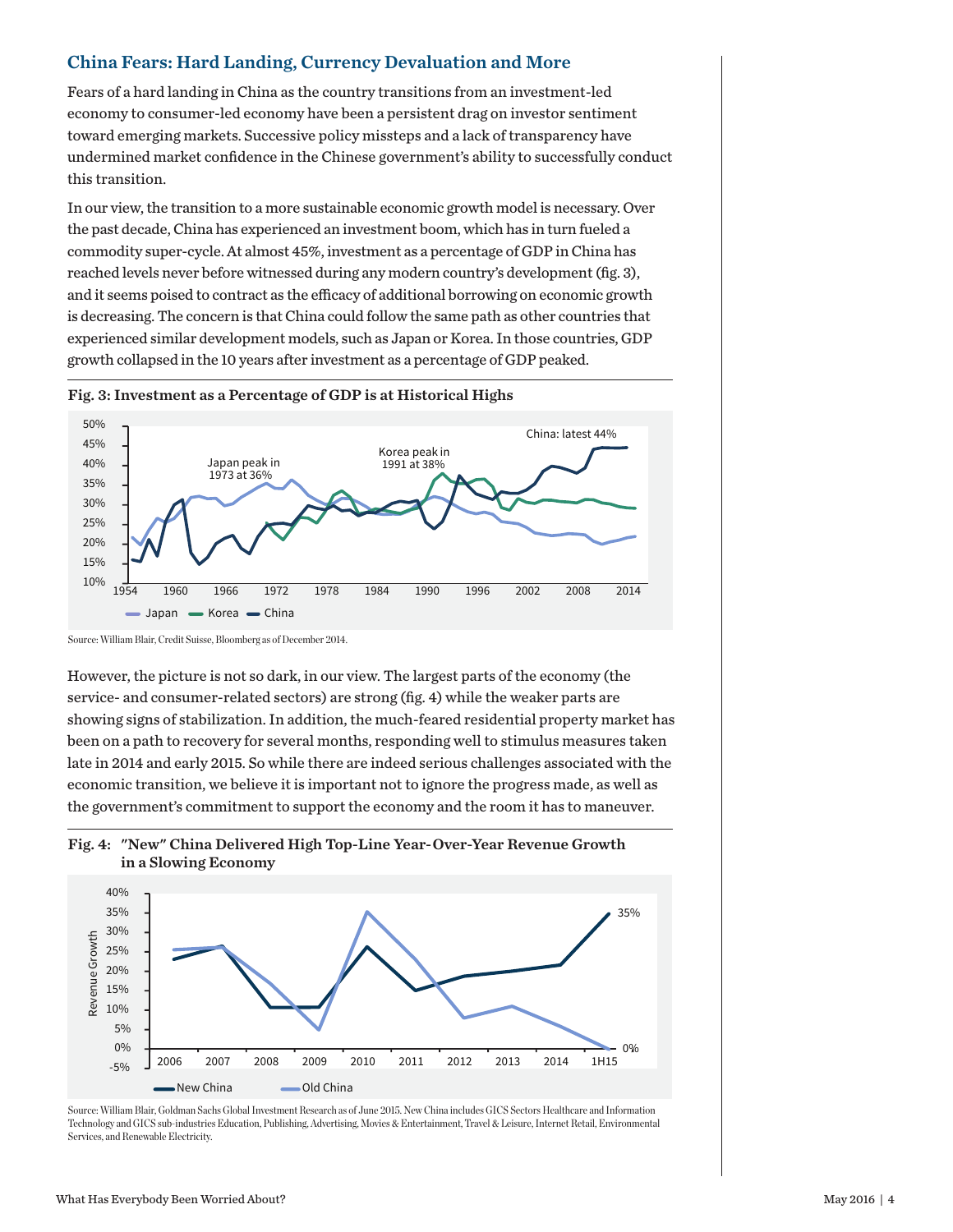Furthermore, since the Chinese yuan's (CNY's) unexpected devaluation in August 2015, the currency has been the center of currency, equity, and bond market turmoil amid concerns about the potential for a large-scale competitive devaluation. Devaluation fears rocked the markets again in early 2016, but then abated somewhat amid increased clarity in policy communication from the People's Bank of China (PBOC). We believe investor expectations of further devaluation have been overly bearish as four factors do not seem to support a competitive devaluation argument: China's record 2015 trade surplus of \$600 billion, the health of the Chinese consumer, the absence of unemployment, and China's relentless rising market share of global exports. Importantly, the CNY does not appear to be fundamentally overvalued, as shown by its closer parity with its nominal effective exchange rate, or NEER (fig. 5). Consequently, we do not believe there is an inherent pressure for a significant CNY depreciation.



Fig. 5: The CNY Does Not Appear to Be Fundamentally Overvalued

Expectations of continued currency depreciation have also been a drag on foreign-exchange (FX) reserves. While current FX reserves still stand at very high levels, \$3.2 trillion as of end of March 2016 (fig. 6), the acceleration in capital outflows has rung alarm bells about the pace of depletion of these reserves. However, we expect the pace of outflows to abate as the Chinese authorities are actively tightening rules to limit capital outflows and capital flight by Chinese corporations (which very rationally decide to pay down their USD-denominated debt in anticipation that further CNY weakness) should moderate over the next few months.



Fig. 6: China Foreign Reserves Are Rapidly Declining (In Billions)

Source: William Blair, Bloomberg, as March 2016.

Source: William Blair, Barclays Research as February 2016.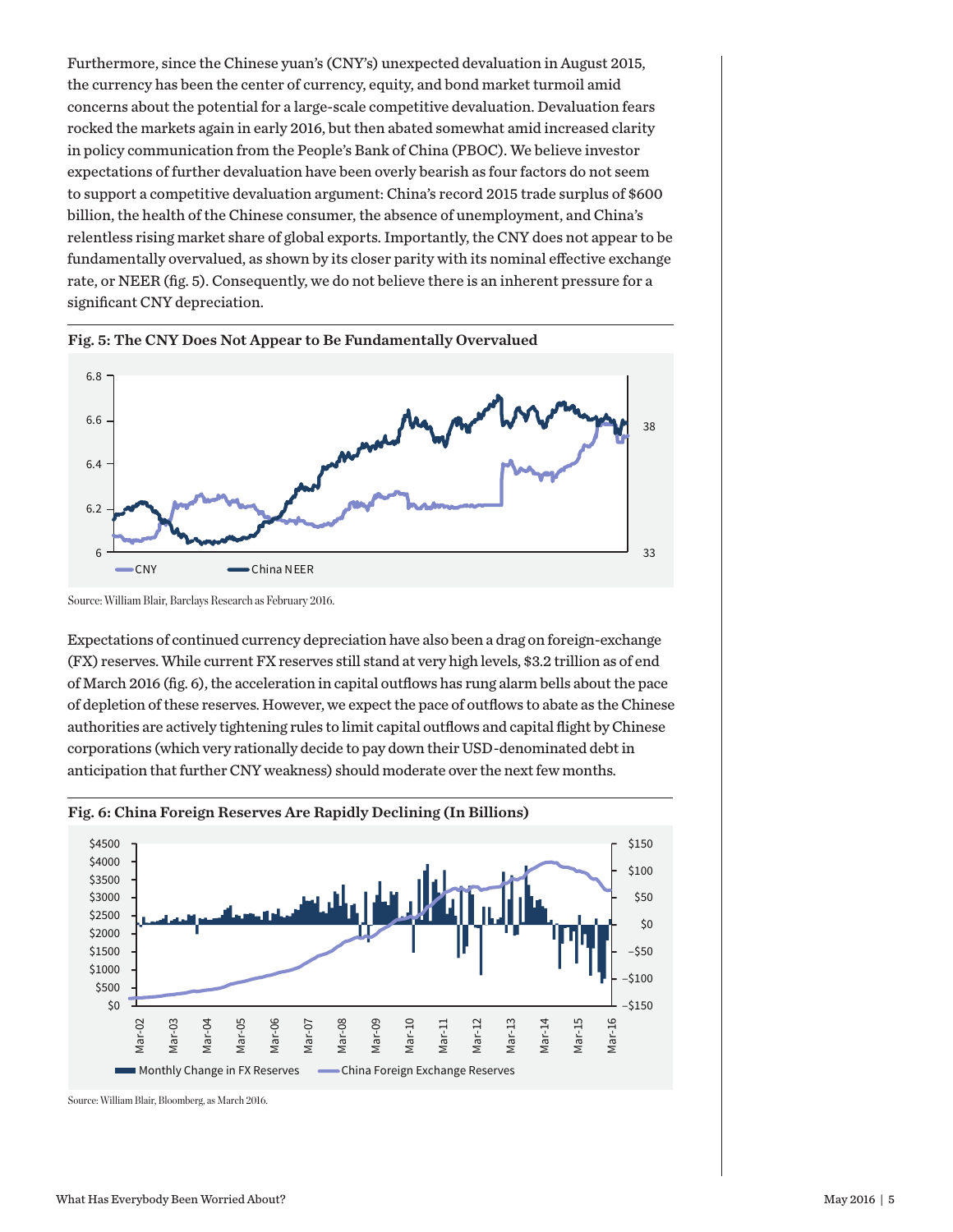## Collapse of the Commodity Complex

The collapse in commodity prices over the past year is another concern driving underperformance and outflows in emerging markets.

Pressure on commodity prices has come from a combination of decelerating economic growth in China (the largest buyer of most commodities) and, more importantly, oversupply resulting from new mining projects, conceived and initiated at the highs of China's economic growth boom, which are coming online now. Oil prices are durably affected by a structural change in energy markets. As shale oil has disrupted the equilibrium in the oil market and the Organization of the Petroleum Exporting Countries (OPEC) can no longer control the price of oil by slashing production, producers are now focusing on defending their market share at the expense of pricing.

But does the end of the commodity boom spell doom for emerging markets? We do not think so.

First, it is interesting to observe that the impact of commodity sectors on emerging market equities has vastly diminished. The energy and materials sector weights in the MSCI Emerging Markets Index are now only 13%, down from 38% at the peak of the commodity boom and almost on par with the MSCI World Index.

Furthermore, if we differentiate the MSCI Emerging Markets Index by countries that are winners and losers as a result of weaker commodity prices, we find that countries that account for 70% of the index are net beneficiaries of falling commodity prices. So, despite the conventional wisdom that falling commodity prices are negative for emerging markets, the reality is that there are far more emerging markets that are beneficiaries of weaker commodity prices than those that are not.

Lastly, in our view, the general perception that emerging markets and commodities are highly correlated suffers from an anchoring bias. The correlation between commodity prices and emerging market equity prices significantly increased from 2005 to 2013, driven by an acceleration in Chinese demand for commodities amid China's investment boom, which benefited commodity-producing countries in emerging markets and drove a general optimism regarding the asset class. It was a sort of rising tide that lifts all boats, driving correlations higher.

# What Could Help Emerging Markets?

Valuations are still attractive. In our view, broad macroeconomic fears are priced into emerging market equity valuations as they are trading well below one standard deviation relative to developed markets on both a price-to-earnings (P/E) and price-to-book (P/B) basis. They are also below levels seen at the depth of the global financial crisis.

With regard to corporate performance, a more significant decline in emerging market earnings revisions relative to those in developed markets has driven emerging markets to underperform developed markets for some time. However, recent data is showing encouraging improvement as the difference between emerging and developed market earnings revisions is closing.

Additional factors that could support emerging market performance relate to improvements in economic growth and policy communication in China (stabilization of macroeconomic data, further monetary and fiscal stimulus, and improved investor confidence in Chinese policymaking), a benign U.S. Fed tightening cycle coupled with continued weakness in the USD, and a stabilization of commodity prices supported by curtailment of production.

Many of these factors seem to be materializing in the past weeks, bolstering investor sentiment and underpinning the recent rebound in emerging market equities.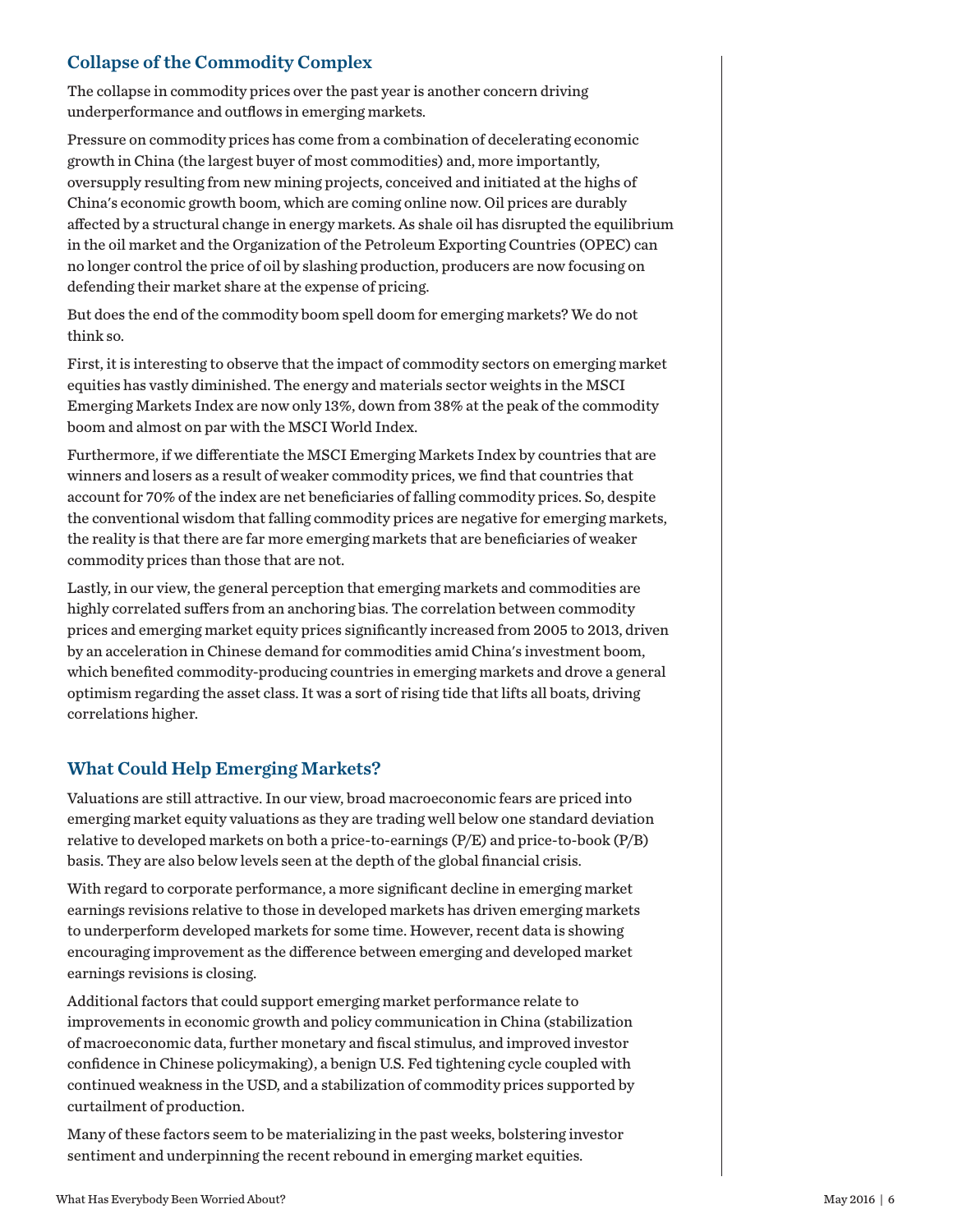### About the Author



**Todd McClone** is a portfolio manager for William Blair's EM strategies. Before joining William Blair in 2000, he was a senior research analyst specializing in international equity for Strong Capital Management. Previously, he was a corporate finance research analyst with Piper Jaffray. At Piper Jaffray, he worked with the corporate banking financials team on a variety of transactions including initial public offerings, mergers and acquisitions, and subordinated debt offerings; he also issued fairness opinions and conducted private company valuations. He received a B.B.A. and B.A. from the University of Wisconsin–Madison.

## About William Blair

William Blair is committed to building enduring relationships with our clients and providing expertise and solutions to meet their evolving needs. We work closely with private and public pension funds, insurance companies, endowments, foundations, sovereign wealth funds, high-net-worth individuals and families, as well as financial advisors. We are 100% active-employee-owned with broad-based ownership. Our investment teams are solely focused on active management and employ disciplined, analytical research processes across a wide range of strategies, including U.S. equity, non-U.S. equity, fixed income, multi-asset, and alternatives. As of March 31, 2016, William Blair manages \$64.3 billion in assets. William Blair is based in Chicago with an investment management office in London and service offices in Zurich and Sydney.

William Blair Investment Management, LLC and the investment management division of William Blair & Company, L.L.C. are collectively referred to as "William Blair."

#### Important Disclosures

This material is provided for information purposes only and is not intended as investment advice or a recommendation to buy or sell any particular security. Any discussion of particular topics is not meant to be comprehensive and may be subject to change. Data shown does not represent the performance or characteristics of any William Blair product or strategy. Any investment or strategy mentioned herein may not be suitable for every investor. Factual information has been taken from sources we believe to be reliable, but its accuracy, completeness or interpretation cannot be guaranteed. Information and opinions expressed are those of the author and may not reflect the opinions of other investment teams within William Blair. Information is current as of the date appearing in this material only and subject to change without notice.

This material is distributed in the United Kingdom and the European Economic Area (EEA) by William Blair International, Ltd., authorized and regulated by the Financial Conduct Authority (FCA), and is only directed at and is only made available to persons falling within articles 19, 38, 47, and 49 of the Financial Services and Markets Act of 2000 (Financial Promotion) Order 2005 (all such persons being referred to as "relevant persons"). This document is intended for persons regarded as professional investors (or equivalent) and is not to be distributed to or passed onto any "retail clients." No persons other than persons to whom this document is directed should rely on it or its contents or use it as the basis to make an investment decision.